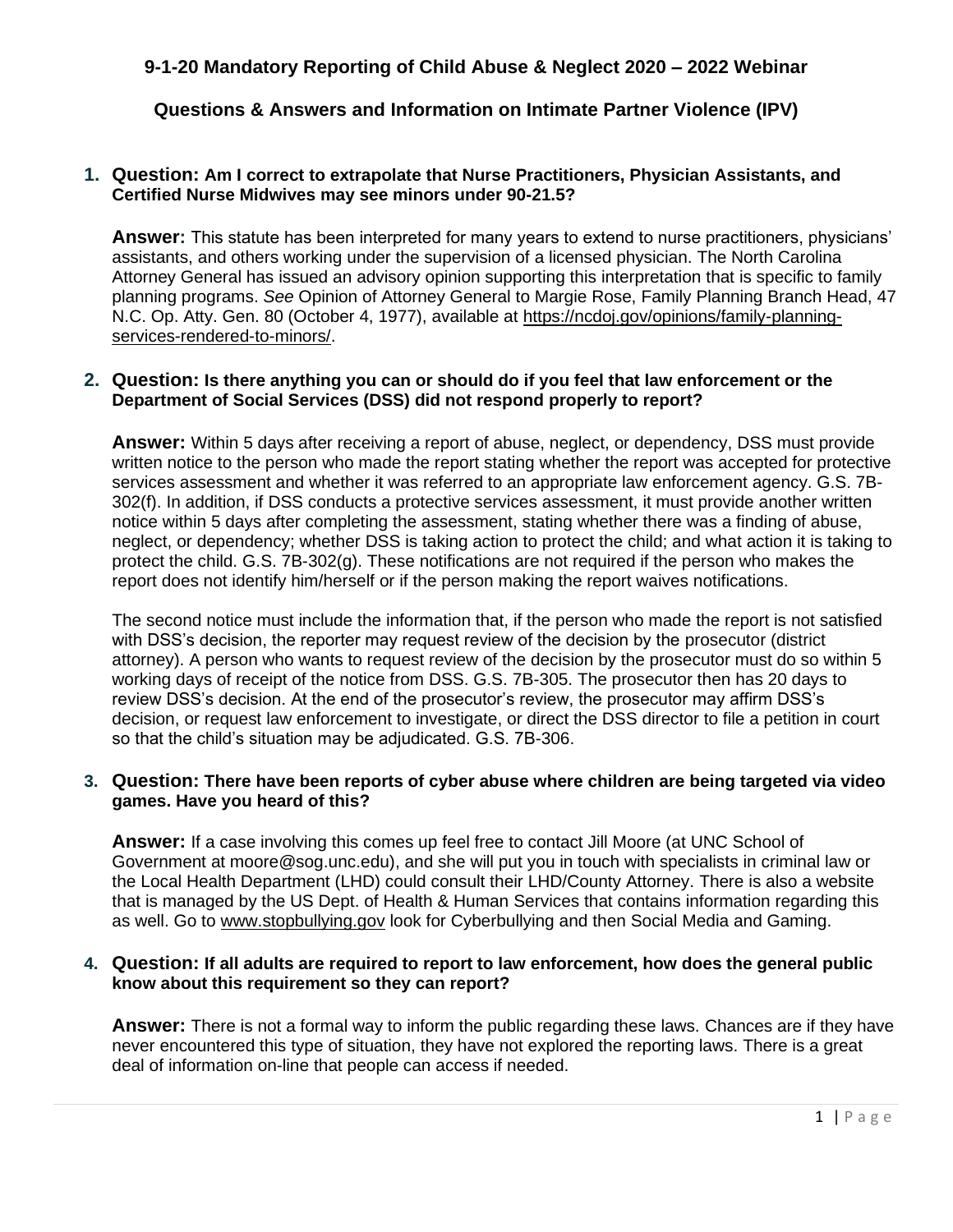#### **5. Question: With Electronic Health Records (EHRs), where should the nurse/provider etc. document they reported abuse to DSS and/or police? Keeping in mind that often the parent and/or child can access records.**

**Answer:** Per the Local Technical Assistance & Training (LTAT) Branch, each EHR is different, based upon the package purchased, the configuration and what has been designated to be part of the member portal. While some may be similar, most are different. Therefore, it makes it difficult to make a blanket statement, even per EHR used, on where the information should specifically be documented as the EHR name may be the same but the configuration different. The important piece is that the agency has a policy as to where and how the information should be documented and how and when, if ever, it would be released.

The decision by the LTAT Branch was that this must be a decision of each agency after discussion with the appropriate parties such as Division of Public Health consultation, privacy officer, legal counsel, liability carrier, etc., to determine the policy of the agency as to where and how to document such information based upon the limitations or capabilities of the documentation platform they are using.

For more information about the 2019 North Carolina law that requires reports to law enforcement of juvenile victims of violent offenses, sexually violent offenses, and misdemeanor child abuse, go to [http://www.ncphlaw.unc.edu](http://www.ncphlaw.unc.edu/) and click on "Annual Legislative Updates."

# **Information on Intimate Partner Violence (IPV)**

## **What is required of a local health department in regard to IPV or domestic violence (DV) within the Family Planning Clinic?**

All female patients must be:

- screened for intimate partner violence using the screening questions included in the Family Planning and Reproductive Health Flow Sheet (Are you in a relationship with a person who threatens or physically hurts you? In the past year, have you been slapped, kicked or otherwise physically hurt by someone?)
- provided assistance or referred for services when screen positive; and
	- o LHD must have referral in place for IPV or DV services within the local community
- If no referral agency exists, LHD must, at a minimum, assure the individual has a safety plan screening and referral (if necessary) or creation of a safety plan must be documented in the patient chart.

Policies/procedures/protocols must outline guidance for clinic staff with regard to the requirements above.

### **Resources on IPV/DV:**

- Additional screening questions: [https://rhntc.org/sites/default/files/resources/rhntc\\_preconcptn\\_counsel\\_chklst\\_2021-02.pdf](https://rhntc.org/sites/default/files/resources/rhntc_preconcptn_counsel_chklst_2021-02.pdf)
- Create a safety plan:

<https://www.thehotline.org/create-a-safety-plan/>

<https://ncadv.org/personalized-safety-plan>